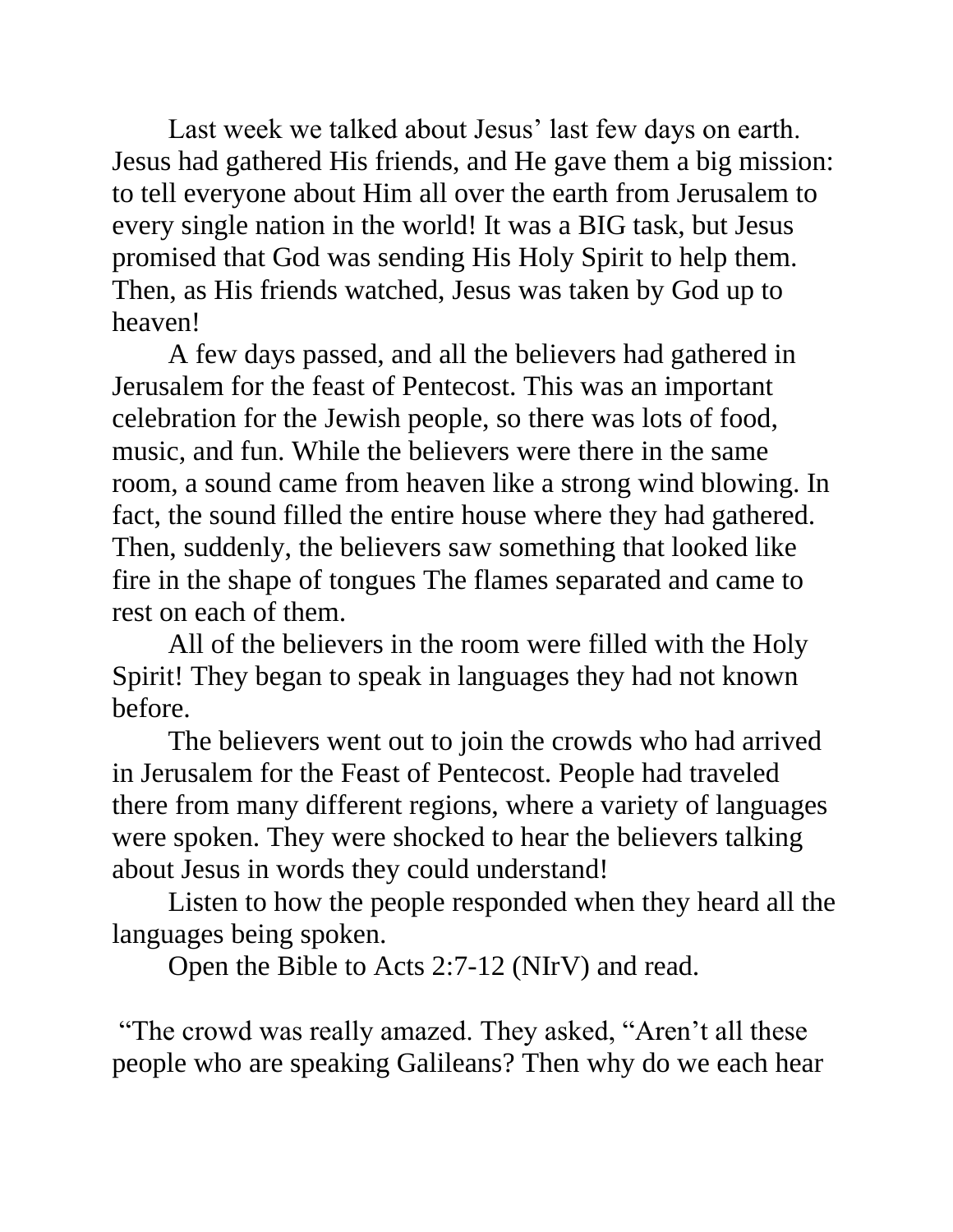them speaking in our own native language?" . . . They asked one another, "What does this mean?"

The people were amazed, but they were also pretty confused. So Peter gathered the other disciples and spoke to the crowd.

"You know what? Let's read his words as Luke recorded them in the book of Acts.

Open the Bible to Acts 2:22-24 (NIrV) and read.

"Fellow Israelites, listen to this! Jesus of Nazareth was a man who had God's approval. God did miracles, wonders and signs among you through Jesus. You yourselves know this. Long ago God planned that Jesus would be handed over to you. With the help of evil people, you put Jesus to death. You nailed him to the cross. But God raised him from the dead.

The crowd continued to listen to Peter as the Holy Spirit gave him the words to say. The Spirit also helped the people understand what he was saying.

Many people were moved by what Peter had to say especially this next part.

Open the Bible to Acts 2:36 (NIrV) and read.

"So be sure of this, all you people of Israel. You nailed Jesus to the cross. But God has made him both Lord and Messiah.

The people asked what they should do now that they knew the truth about Jesus.

Open the Bible to Acts 2:38 (NIrV) and read.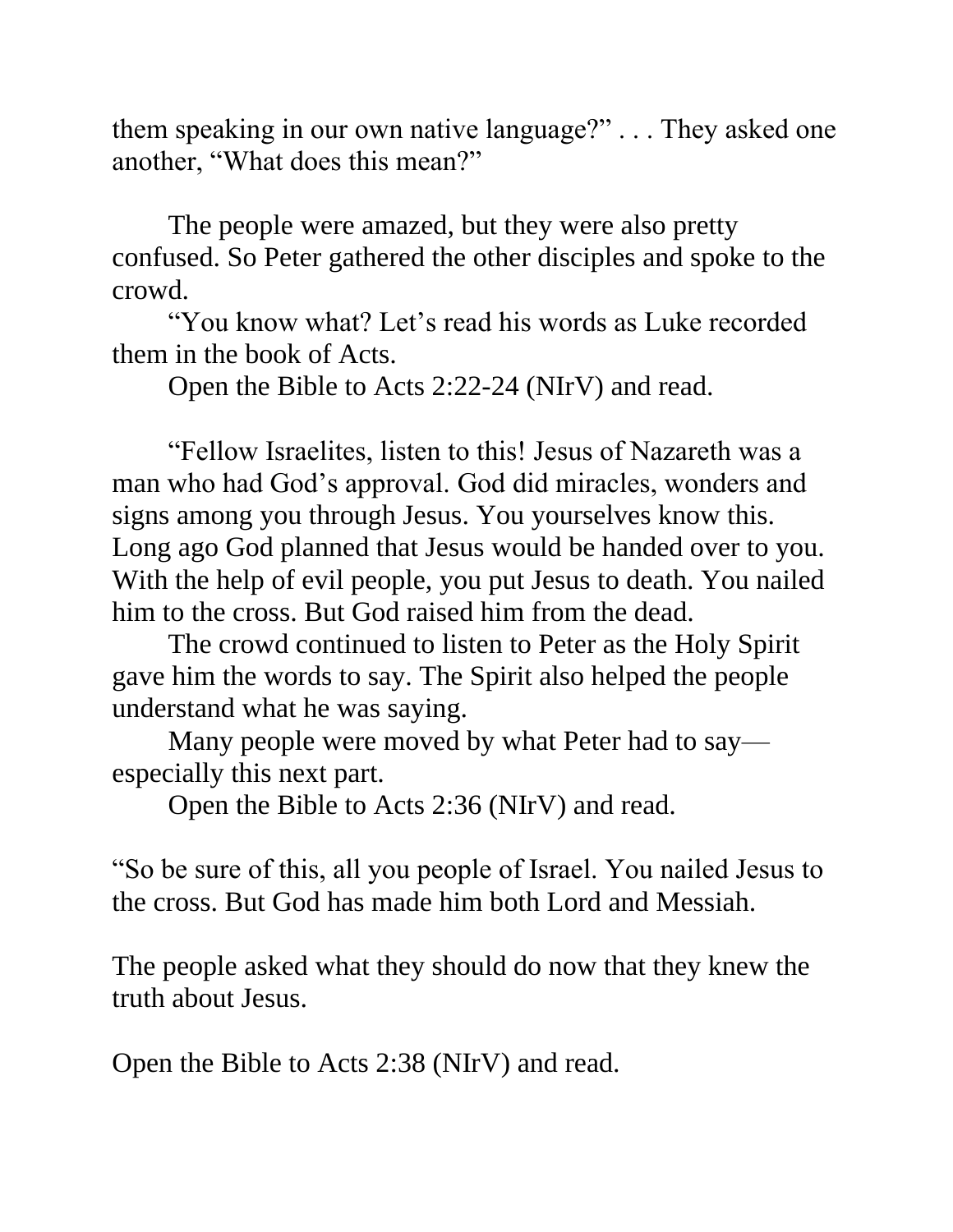"Peter replied, "All of you must turn away from your sins and be baptized in the name of Jesus Christ. Then your sins will be forgiven. You will receive the gift of the Holy Spirit."

That day, 3,000 people believed in Jesus and were baptized. Three thousand! With the help of God's Holy Spirit, Peter and the disciples had already begun the big job of telling every nation about Jesus BEFORE they even left Jerusalem. Because as the people in Jerusalem began returning to their own towns, word about Jesus was going to spread even farther!

God had given the disciples what they needed to start the job He had for them and what they needed to keep going as well. He can do the same for you!

God gives you what you need to keep going. Whatever plan God has for you and your life, He will give you what you need to keep going and finish what you've started.

Let's thank Him for that!

Dear God,

thank You for sending us Jesus to be our Savior. Thank You also for sending us the Holy Spirit so we can continue to spread the news about Jesus. I'm so thankful that we can trust You no matter what. You always give us what we need to keep going and finish what You've asked us to do. We love You, and we pray these things in Jesus' name, Amen